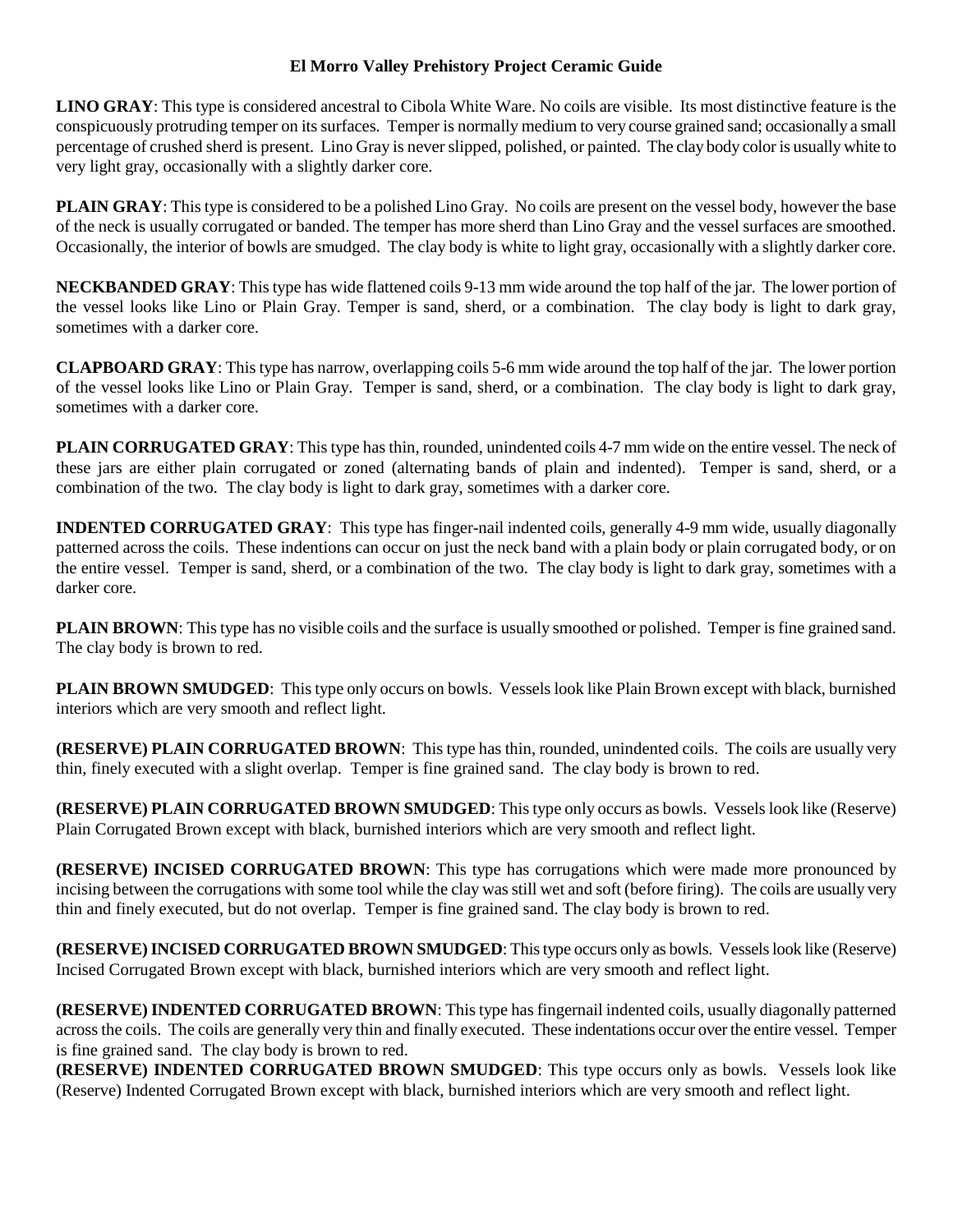**(TULAROSA) PATTERNED CORRUGATED BROWN**: This typle combines plain and indented coils either in bands around the entire vessel, or to create patterns and designs on the vessel body. Coils are usually thin and finely executed. Temper is fine grained sand. The clay body is brown to red.

**(TULAROSA) PATTERNED CORRUGATED BROWN SMUDGED**: This type occurs only as bowls. Vessels look like (Tularosa) Patterned Corrugated Brown except with black, burnished interiors which are very smooth and reflect light.

# **WHITE MOUND B/W - Cibola White Ware**

**Date Range**: AD 700-850 **Slip**: none

**Paint**: mineral

interior (bowls): matte; black to dark gray to reddish brown

exterior (bowls): matte; fugitive red

**Motifs**: designs are usually angled from the rim rather than banded around the body. Often solid equilateral triangles pendant from the rim with 2-5 lines running parallel to sides of triangle.

**Elements**: nested chevrons, solid triangles and interlocking solid triangles, checkerboard, bow ties, occasional cross-ticked lines (railroad track), and reverse Zs. rims often painted.

**Comments**: White Mound is rare in the El Morro area. This type looks like Lino Gray, except decorated: surfaces have course quartz sand temper protruding through. Interior of bowls are often finished, exteriors are not. No polishing or slipping.

**KIATUTHLANNA B/W** (Cibola White Ware)

**Date Range**: AD 850-1050

**Slip**: white to light gray

**Paint:** mineral (occasionally mixed with some organics)

matte

black to dark gray to reddish brown

**Motifs**: parallel line work

**Elements**: fine line chevrons, thin solid triangles, occasional line elaboration (such as pendant dots), parallel lines often bordering other elements, parallel and single zigzag lines, single and parallel cross ticked lines, reverse Fs, nested fine lines, occasional solid elements.

**Comments**: Kiatuthlanna is very smooth and well polished, with a good slip and well executed designs. Temper is normally fine grain sand. This type is often confused with Red Mesa B/W. Following ZAP type collection descriptions, these two types will be distinguished as follows: Kiatuthlanna design elements include thin straight lines, parallel lines, and occasional thin triangles; Red Mesa more often exhibits squiggly lines and solids. Also, Kiatuthlanna designs tend to be simple, while Red Mesa designs are often busy.

**RED MESA B/W** (Cibola White Ware) **Date Range**: AD 850-1100

**Slip**: white to light gray (chalky)

**Paint:** mineral (occasionally mixed with some organics)

matte black to dark gray to reddish brown

**Motifs**: large areas of solid geometric elements

**Elements**: squiggly lines, dots, scrolls (often with pendant appendages), rail way tracks and pendants dots, opposed triangles with associated pendant dots, chevrons, checkerboard, squiggly hatching, parallel hatch panel dividers. Design is often busy. **Comments**: Red Mesa is polished, but often unevenly. Temper is normally a combination of sherd and sand; occasionally only sherd. The tops of bowl rims are commonly painted. Bowls are often or usually tapered toward the rim.

This type is often confused with Kiatuthlanna B/W. The two are distinguished as follows: Kiatuthlanna design elements include thin straight lines, parallel lines, and thin triangles; Red Mesa more often exhibits squiggly lines and solids. Also, Kiatuthlanna designs tend to be simple, while Red Mesa designs are often busy.

This type is also often confused with Puerco B/W. These two types are distinguished as follows: Red Mesa tends to have "small" solid designs and no negative elements; Puerco B/W tends to have bolder designs with more solids and some negative elements. Relatively large sherds are necessary to make this distinction reliably.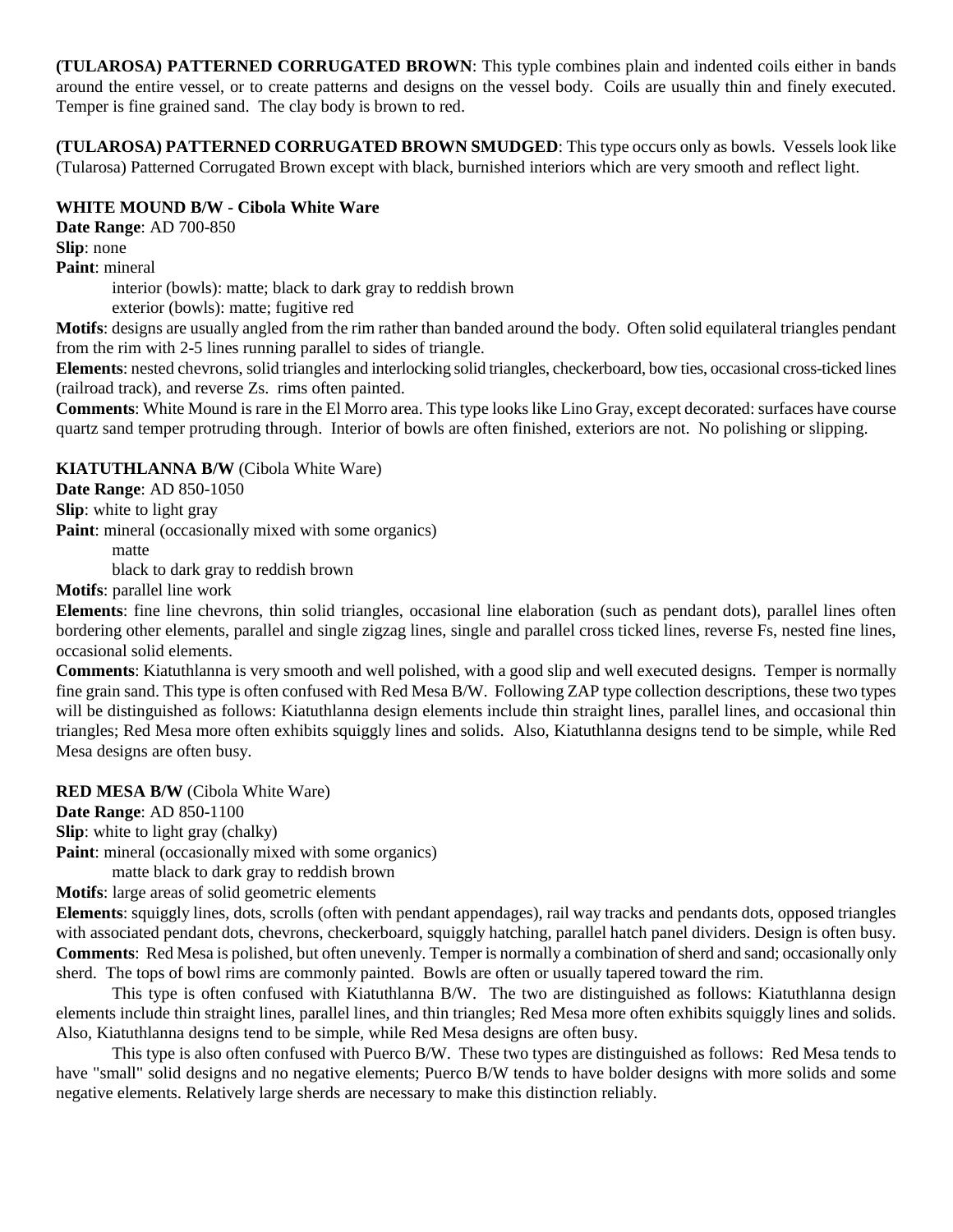**GALLUP B/W** (Cibola White Ware)

**Date Range**: AD 1050-1225

**Slip**: white to light gray (chalky)

**Paint:** mineral (occasionally mixed with some organics)

matte black to brown to reddish brown

**Motifs**: parallel bands with diagonal hatching

**Elements**: normally oblique, occasionally horizontal, hatching usually running in parallel bands or filling triangles. Occasionally a solid element is incorporated but is only a minor part or a filler in the hatched design.

**Comments**: Surface treatment on Puerco Gallup varies, but there is often a thin slip adhering poorly and leaving streaks. In rare instances, there is no slip. Type may or may not be polished. Temper is normally sherd and sand.

 Gallup B/W is also called Puerco Gallup B/W, Puerco Chaco B/W, Puerco Chaco-Gallup B/W, Chaco B/W, or Chaco/Gallup B/W.

**ESCAVADA B/W** (Cibola White Ware)

**Date Range**: AD 1050-1225

**Slip**: white to light gray

**Paint:** mineral (occasionally mixed with some organics)

matte

black to dark gray to reddish brown

**Motifs**: bold solid designs

**Elements**: parallel solid bands often forming nested chevrons, running bands of pendant triangles and large triangles, flags or pennants. Triangles occur in many forms, the commonest being barbs or pennants hanging from a line. Negative lightning common. Occasional steps and negative steps.

**Comments**: Decorated surfaces on Escavada are well smoothed, usually slipped, often polished. Slip is sometimes thick sometimes thin, often adhering poorly and leaving streaks. Temper is normally crushed sherds, often with sparse to fairly heavy amounts of sand. This type is often confused with Puerco B/W. The types are distinguished as follows: Escavada design elements include bold solid designs that tend to be angular to one another and solid lines tend to have barbs; Puerco design elements tend to run parallel or at right angles to one another. Also, solid lines tend to be thicker on Escavada. (NOTE: Escavada is analogous to McElmo B/W, Sosi B/W, Holbrook B/W, Black Mesa B/W, and has been called Gordon B/W.)

**PUERCO B/W** (Cibola White Ware)

**Date Range**: AD 1050-1225

**Slip**: white to light gray

**Paint:** mineral (occasionally mixed with some organics)

matte

gray to black to brown to reddish-brown

**Motifs**: banded designs; banding lines; solid geometrics with long parallel lines for panel dividers running perpendicular to rim. **Elements**: single or multiple broad solid lines running parallel to other elements, in rectangular scrolls or in nested boxes; vertical parallel lines used as panel dividers; opposed series of appended solid triangles creating bands of negative squares, diamonds, rectangles and parallelograms; checkerboards, cross hatching, and dot filled squares common. Solid triangles, rectangles, scrolls, and appended dots occur alone or combined with other elements.

**Comments**: Decorated surfaces on Puerco B/W are well smoothed, usually slipped, often polished. Slip is sometimes thick sometimes thin, often adhering poorly and leaving streaks. Temper is normally crushed sherds, often with sparse to fairly heavy amounts of sand.

This type is often confused with Escavada B/W. See Escavada B/W for distinction. This type is also often confused with Red Mesa B/W. See Red Mesa B/W for distinction.

**RESERVE B/W** (Cibola White Ware) **Date Range**: AD 1100-1275 **Slip**: white to light gray (often chalky) **Paint:** mineral (occasionally mixed with some organics) matte black to brown to reddish brown **Motifs**: opposed or interlocking hatched and solid designs.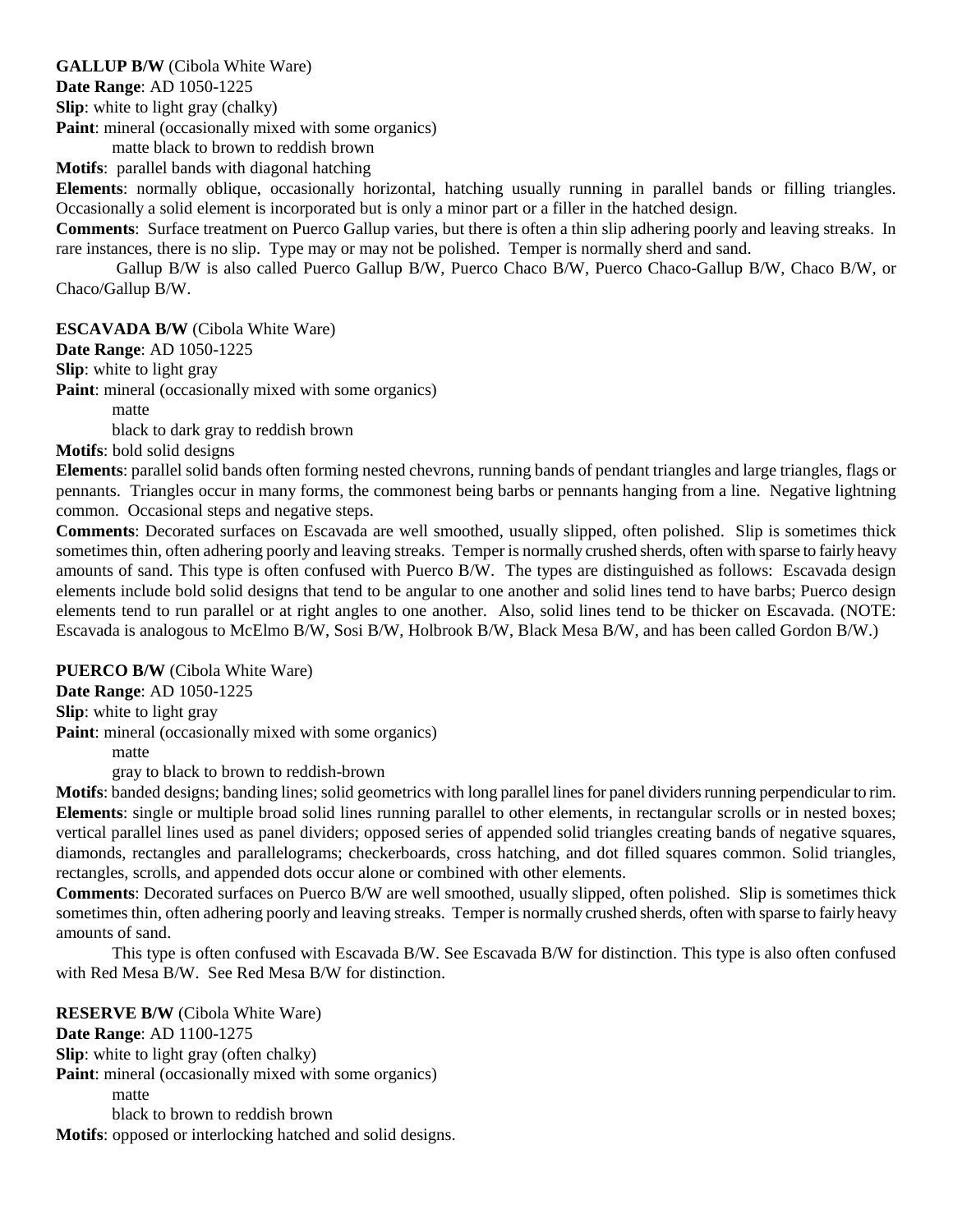**Elements**: primarily opposed solid and hatched designs, including both curvilinear scrolls and rectilinear bands and interlocking triangles; Wingate design style; hatched design areas are normally at least twice as wide as solid design areas; considerable spacing between elements; design elements continue to edge of rim.

**Comments**: Decorated surfaces on Reserve are smooth with a thin slip and an uneven polish. Sometimes polish is absent altogether. Temper is crushed sherds often with sparse to fairly heavy amounts of sand. Reserve is frequently confused with Tularosa B/W, primarily due to vague definitions of this type. Reserve is identified by its thin washy slip, uneven polish, and/or obvious Wingate design style. Reserve tends to have more "white space" and Tularosa tends to have tighter, busier designs. Crude design execution and/or wide framing lines are NOT used as a criteria for this type since both of these attributes have been observed on obvious Tularosa type sherds. For this analysis, when in doubt, a sherd is identified as Tularosa and not Reserve. Reserve is considered to be the black-on-white version of Wingate black-on-red.

**TULAROSA B/W** (Cibola White Ware) **Date Range**: AD 1200-1325 **Slip**: white to light gray Paint: mineral (often mixed with some organics) matte (rarely subglaze)

black to greenish-black to brown to red-brown to orange-red

**Motifs**: balanced mixture of opposed or interlocking hatched and solid designs.

**Elements**: primarily opposed solid and hatched designs, including both curvilinear scrolls and rectilinear bands and interlocking barbs; Tularosa design style; hatched design areas are balanced with solid design areas; designs tend to be tight and busy with elements close together; oblique fine lined hatching most common, sometimes longitudinal hatching, occasional cross hatching or basket weave.

**Comments**: Decorated surfaces on Tularosa are smooth, with an excellent slip that tends to be thick, crackled and polished. Temper is finely crushed sherds, occasionally mixed with fine sand. Execution of design tends to be excellent.

Tularosa is most often confused with Reserve B/W. See Reserve B/W for distinction.

This type is considered to be the black-on-white version of St. John's B/R..

**PINEDALE B/W** (Cibola White Ware)

**Date Range**: AD 1300-1325 **Slip**: white (shiny) **Paint**: mineral subglaze to glaze black to greenish black

**Motifs**: mostly solid designs with interlocking elements

**Elements**: solid steps, step frets, and corbelling lines; Pinedale design style; elements so closely spaced that design often looks negative.

**Comments**: Surface finish on Pinedale B/W is excellent. The slip is very white, often thick, hard, crackled and finely polished. The glaze tends to be well formed and shiny. This type can be confused with Tularosa. In this analysis, apart from the excellent slip and glaze, Pinedale B/W is identified with the dark, bold Pinedale design style that lacks the hatching of the Tularosa design style. Pinedale vessels often appear to be in the "negative".

**PUERCO B/R** (White Mountain Red Ware)

**Date Range**: AD 1050-1225 **Slip**: deep red to maroon (chalky) **Paint**: mineral matte

black to dark brown

**Motifs**: banded designs; solid geometrics with long parallel lines for panel dividers running perpendicular to rim.

**Elements**: single or multiple broad solid lines running parallel to other elements, in rectangular scrolls or in nested boxes; parallel solid bands often forming nested chevrons; running bands of pendant triangles, large triangles, flags, or pennants; vertical parallel lines used as panel dividers for solid designs; opposed series of appended solid triangles creating bands of negative lightning, squares, diamonds, rectangles and/or parallelograms; checkerboards, cross hatching, and dot filled squares not uncommon. Solid triangles, rectangles, scrolls, and appended dots used either alone or combination with other elements. Steps and negative steps occur occasionally.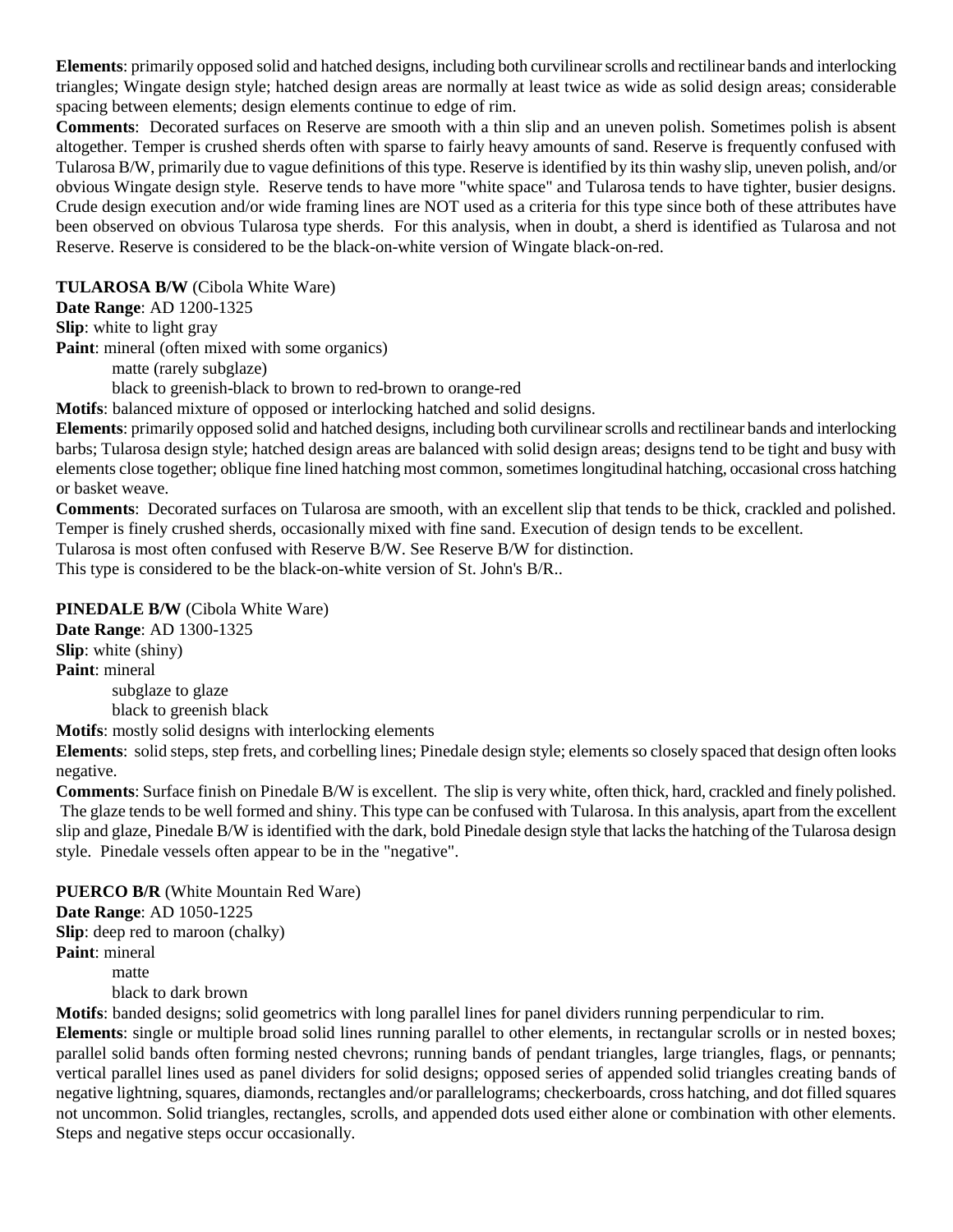**Comments**: Decorated surfaces on Puerco B/R are usually smooth but have a streaky polish. Slip is thin to thick with a distinctive dark red color ("Puerco red"). Slip is chalky and flakes off easily. Temper is a combination of coarsely ground sherds and sand with some mineral inclusions. Designs on Puerco B/R are similar to designs on Puerco B/W, Escavada B/W, and sometimes Red Mesa B/W.

**WINGATE B/R and POLY** (White Mountain Red Ware)

**Date Range**: Wingate B/R AD 1100-1225

Wingate Poly AD 1175-1275

**Slip**: yes (some areas left unslipped on exterior of poly bowls)

maroon to dark red to orangish red

**Paint**: mineral

matte black to brown

**Motifs**: opposed or interlocking hatched and solid designs.

**Elements**: Wingate design style; primarily opposed solid and hatched designs, including both curvilinear scrolls and rectilinear bands and interlocking triangles; hatched design areas are normally at least twice as wide as solid design areas; considerable spacing between elements; design elements continue to edge of rim. (Exterior elements on Polychromes: broad bands and/or bold geometrics)

**Comments**: Decorated surfaces are usually smooth. Slip is thin to thick, is often chalky and flakes off easily. Temper is a mixture of coarsely ground sherds and sand with occasional crushed rock inclusions. Wingate polychrome has large unslipped areas on bowl exteriors. This slip is often used as a "paint" to form broad designs (and sometimes hand prints). It is distinguished from St. Johns Polychrome by the absence of true white paint *on top of* the red slip. See St. Johns B/R and Poly for further distinctions. Wingate B/R is considered to be the black-on-red version of Reserve B/W.

**ST JOHNS B/R and POLY** (White Mountain Red Ware)

**Date Range**: AD 1200-1325

**Slip**: red to orangish-red to orange **Paint**: mineral

St Johns B/R

matte to subglaze to glaze black to brown to greenish-black

St Johns Poly Bowls

interior: matte to subglaze to glaze black to brown to greenish-black exterior: matte; white

**Motifs**: balanced mixture of opposed hatched and solid designs.

**Elements**: primarily opposed solid and hatched designs, including both curvilinear scrolls and rectilinear bands and interlocking barbs; Tularosa design style; designs tend to be tight and busy with elements close together; oblique fine lined hatching most common, sometimes longitudinal, occasional cross hatching. (Exterior elements on Polychromes: broad lined geometrics) **Comments**: Temper is a mixture of coarsely ground sherds and sand with occasional crushed rock inclusions. St. Johns B/R is considered to be the black-on-red version of Tularosa black-on-white. St. Johns B/R is most often confused with Wingate B/R. Wingate is identified by its "puerco red" chalky textured slip, and/or obvious Wingate design style. Wingate designs also tend to be more open spaced and St. Johns designs tend to more closely spaced. For this analysis, when in doubt, a sherd is identified as St. Johns B/R and not Wingate B/R. St. Johns Poly is most often confused with Wingate poly. On St. Johns Poly, the exterior surface is always completely slipped and the design is white-on-red. On Wingate Poly the exterior surface is either not entirely slipped, or is slipped in cream and then painted red creating a red-on-white design. St. Johns is also often confused with Heshotauthla B/R or Poly. St. Johns has matte paint, obvious Tularosa design style, hatching, and/or wide white lines on the exterior. Heshotauthla is always subglazed to glazed, has a Heshotauthla design style, no hatching, and fine white lines on the exterior. Also, St. Johns tends to have tighter, more closed designs while Heshotauthla tends to have open designs. When in doubt, a sherd is classified as St. Johns and NOT Heshotauthla. Occasionally, a sherd can be found that has a white exterior design with a thin black line. These sherds are identified as a St. Johns variant called **Springerville Poly**. Pinedale Poly could be confused with Springerville Poly. Pinedale Poly has black-on-white polychrome designs on the exterior and tight, often "negative" black-on-red designs on the interior. Interior designs on Pinedale may also have some white. The Springerville variant, on the other hand, has a thin line of black highlighting the banded white design on the exterior but usually the black and white are not toucing; otherwise, Springerville is the same as St. Johns.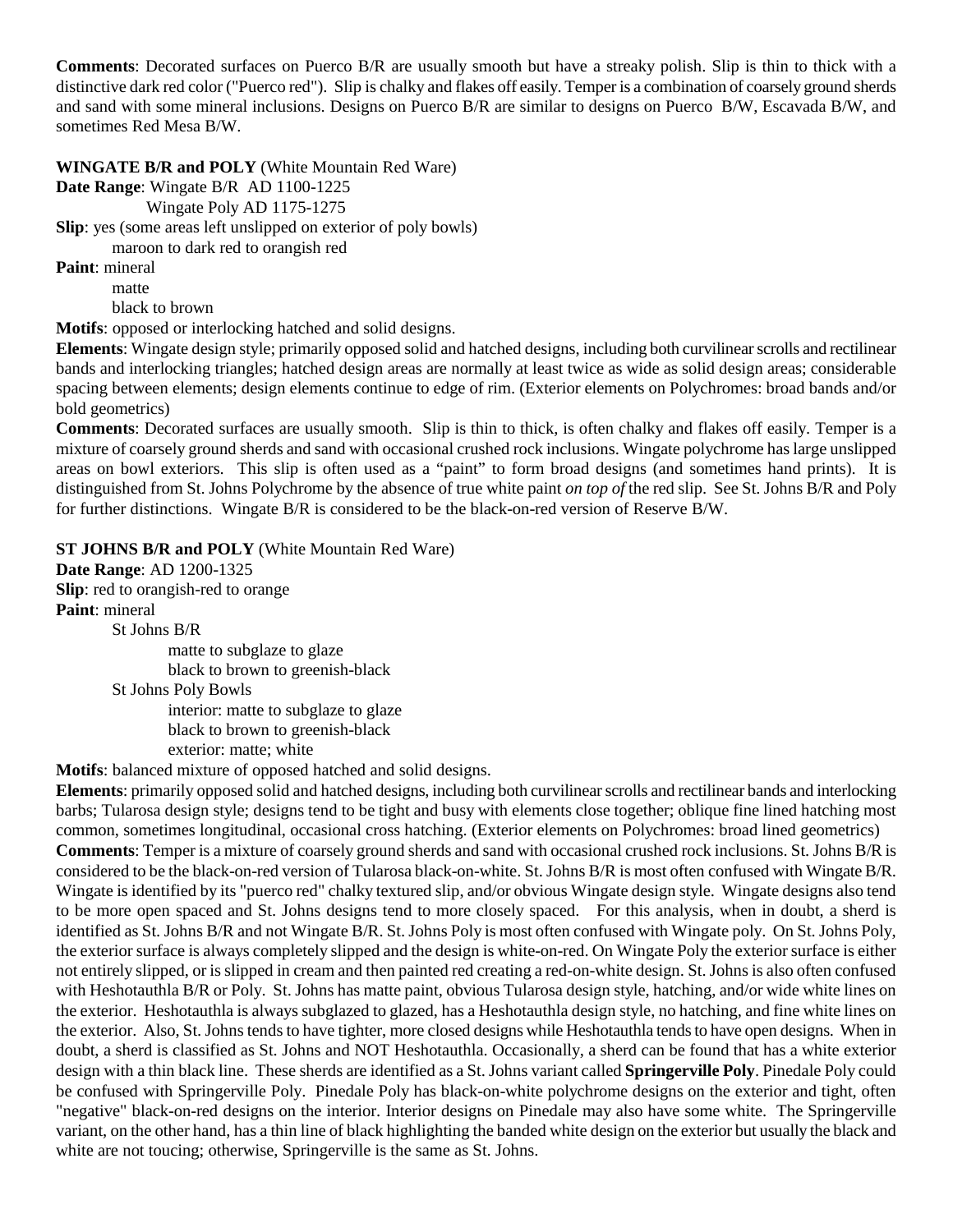### **KWAKINA POLYCHROME** (Zuni Glaze Ware)

**Date Range**: AD 1275-1400

**Slip**: (sometimes chalky)

interior: white to grayish-white to cream exterior: red to red-orange

**Paint**: mineral

interior: subglaze to glaze; black to green to purple (sometimes with red matte)

exterior: matte; white (sometimes with glaze)

**Motifs**: banded elements running obliquely from rim

**Elements**: usually wide band around rim with oblique pendant bands; corbelling; parallel hatch; pendant dots; stack and/or interlocking steps; empty interior bowl base; occasional life forms (Exterior elements: broad or fine lined geometrics in white, sometimes with black elaborations)

**Comments**: In design, Kwakina Polychrome is similar to Heshotauthla on the interior and may be decorated in a Tularosa or (more commonly) a Pinedale design style. Jars (which are uncommon) have a broad white slipped band decorated with glazed black paint on the vessel body. Kwakina Polychrome could be confused with Pinto Polychrome. Kwakina is identified by is glaze paint, red/orange slip and sometimes it chalky white slip. Pinto Poly has a matte black paint, a deep red slip and may have a salmon pink colored slip on the interior. Further Pinto Polychrome usually has a Wingate or Tularosa design style while Kwakina normally has a Pinedale design style.

# **HESHOTAUTHLA Gl/R and POLY** (Zuni Glaze Ware)

**Date Range**: AD 1325-1400 **Slip**: red to red-orange to orange **Paint**: mineral Heshotauthla Gl/R subglaze to glaze black to greenish black Heshotauthla Poly Bowls interior: subglaze to glaze; black to greenish black exterior: matte; white

**Motifs**: banded elements running obliquely from rim

**Elements**: wide band around rim with pendants; parallel hatch, pendant dots; sets of parallel lines in triangular elements adjoining the base or rim lines; empty interior bowl base; designs are pendant and diagonal to rim line; bands of parallel lines; solid designs; interlocking and stacked steps; solid straight bands; interlocking or opposed zipper design; Tularosa or Pinedale design styles; (Elements on exterior: thin white geometrics)

**Comments**: Heshotauthla is often confused with St. Johns B/R or Poly. See St. Johns B/R and Poly for distinction. Heshotauthla Poly could also be confused with Pinedale Poly. Pinedale Poly has a glaze-on-white polychrome design on the exterior, while Heshotauthla normally has a thin white line design. If glaze is present on the exterior of Heshotauthla Poly it may or may not be in contact with the white design. However, Heshotauthla normally has continous exterior designs while Pinedale Poly usually has singular elements. Finally, Heshotauthla normally has a better glaze than Pinedale.

# **PINEDALE B/R and POLY** (White Mountain Redware)

**Date Range**: AD 1275-1325 **Slip**: red to orange-red **Paint**: mineral Pinedale B/r Matte to subglaze to glaze Black to brown to greenish black Pinedale Poly Bowls Interior: matte to subglaze to glaze Black with occasional white outlines Exterior: matte to subglaze to glaze White as background or trimming for black

**Motifs**: balanced mixture of opposed rectilinear hatched and solid designs

**Elements**: primarily opposed solid and hatched elements in rectilinear bands and triangles; designs tend to be very tight with elements close together, almost negative; hatching is normally parallel; Pinedale design style (exterior elements: unitary designs)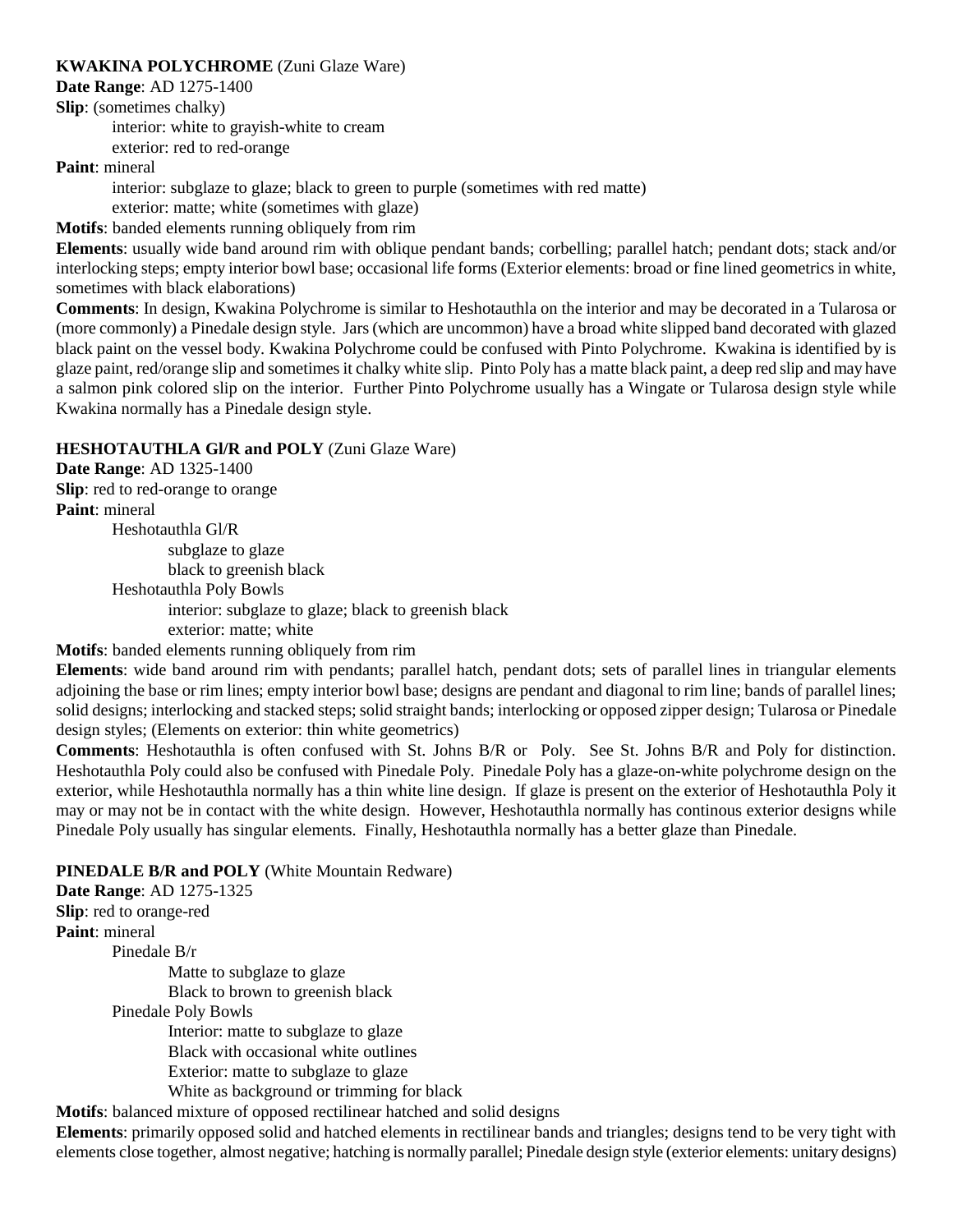**Comments**: Temper is crushed sherd or crushed rock. Pinedale Poly could be confused with St. John's Poly or Springerville, or Heshotauthla. See these descriptions for distinctions. Pinedale Poly could also be confused with Fourmile Poly. Fourmile Poly normally has glaze-on-white designs on a red slip on the interior. Pinedale Poly usually has a glaze-on-red interior design with little to no white. Fourmile may have white designs on the interior that do NOT highlight a black design; any white on the interior of Pinedale Poly will be in contact with a black design. Also, Fourmile Poly has asymmetrical design motifs while Pinedale Poly has symmetrical, geometric motifs. It would take large sherds to use this as a marker. On the exterior, Pinedale Poly has unitary black-on-white designs. Fourmile has continuous exterior designs that are either black-on-white or simply white lines.

#### **FOURMILE POLYCHROME** (White Mountain Redware)

**Date Range**: AD 1300-1400 **Slip**: red (sometimes red-orange) **Paint**: mineral subglaze to glaze; black to green to purple matte; white

**Motifs**: asymmetrical; focus on center of bowl interior

**Elements**: parallel hatching; stepped line; negative steps; dots; barbed lines; occasional zoomorphs or anthropomorphs; Fourmile design style; complete lack of interlocking elements (Elements on exterior: fine white lines; glaze frets, keys, barbed lines, terraced figures; combinations of any of the above; can be black-on-white or simply white

**Comments**: Fourmile poly jars usually have a red slipped body and a white slipped neck and upper shoulders. Although the glaze design does not always have a white border, most designs on bowl interiors do follow the glaze-on-white pattern. Fourmile Poly may have portions of the interior design in white only (as opposed to black-on-white). Fourmile poly may be confused with Pinedale Poly. See Pinedale Poly for distinctions.

**PINNAWA Gl/W** (Zuni Glaze Ware)

**Date Range**: AD 1325-1400 **Slip**: clear white to pale cream **Paint**: mineral

subglaze to glaze black to green to red to purple

**Motifs**: banded designs or single element designs

**Elements**: simple parallel bands, triangles and hatching; paired stepped triangles; scrolls; stepped lines; checkerboards with dots; single element designs focused on center of bowl (Exterior elements on bowls: simple bands or repeated units) **Comments**: Slip is excellent, thick, hard and shiny. Designs are very simple and opened compared to Tularosa and Pinedale. It is similar to Kechipawan Polychrome and could be called a monochrome version of that type.

**PINNAWA R/W** (Zuni Glaze Ware) **Date Range**: AD 1325-1400 **Slip**: clear white to pale cream **Paint**: mineral matte red to brownish-red **Motifs**: banded **Elements**: simple bands and geometrics; squares; stepped lines; ticked lines; simple isolated rectilinears **Comments**: Slip is excellent, thick, hard and shiny. Designs are very simple and open and tend to occur only on the exterior of bowls. It is similar to Kechipawan Polychrome and could be called a monochrome version of that type.

**KECHIPAWAN POLY** (Zuni Glaze Ware) **Date Range**: AD 1350-1400 **Slip**: clear white to pale cream **Paint**: mineral matte; red subglaze to glaze; black to green to purple **Motifs**: banded